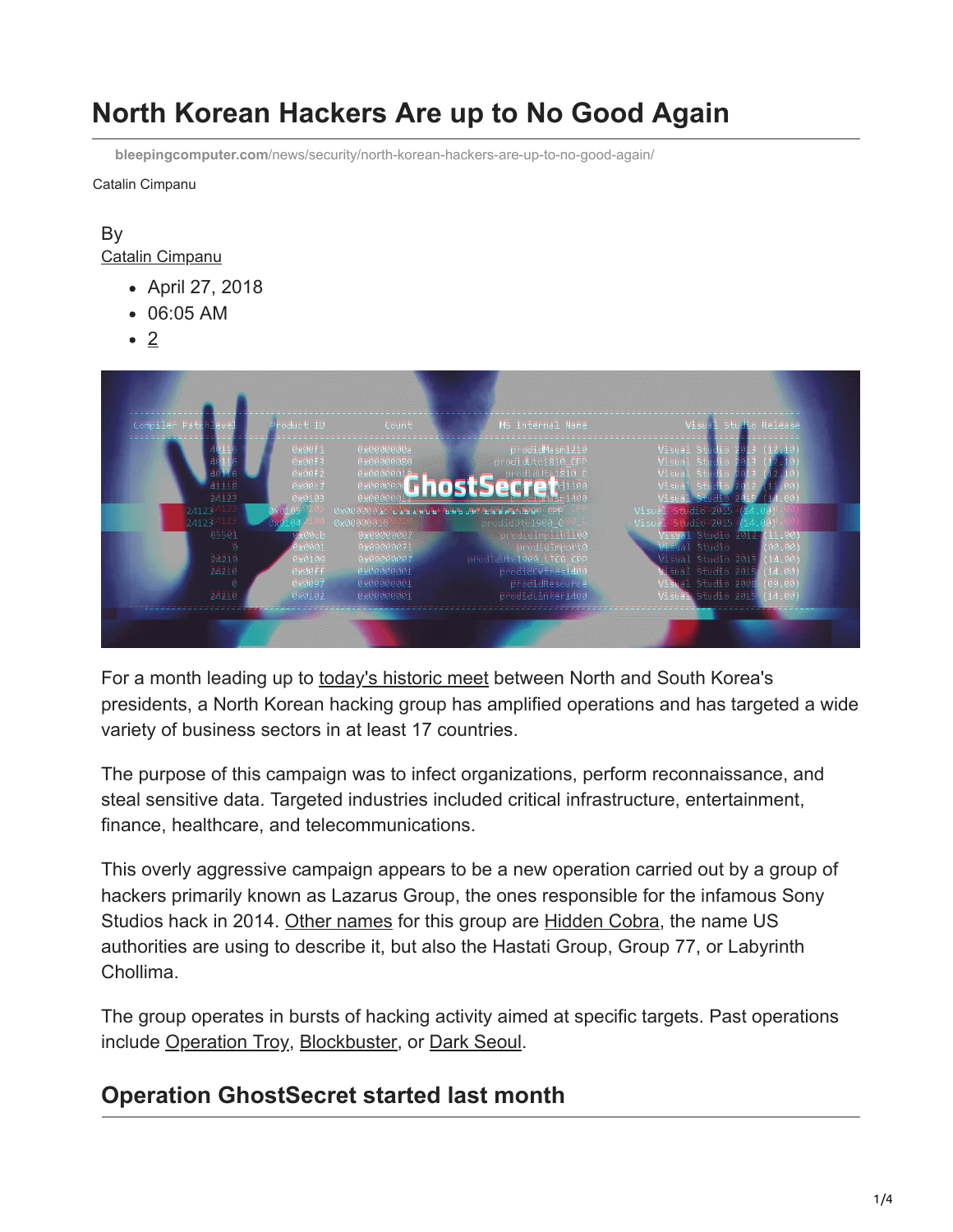The most recent Lazarus Group operation is codenamed Operation GhostSecret and [appears to have started in mid-March 2018 with attacks targeting the Turkish financial](https://securingtomorrow.mcafee.com/mcafee-labs/hidden-cobra-targets-turkish-financial-sector-new-bankshot-implant/) sector.

Cybersecurity firm McAfee describes this particular campaign as sophisticated due to the "significant capabilities, demonstrated by their tools development and the pace at which [the attackers] operate."

Researchers identified malware with shared capabilities to hacking tools used in the 2014 Sony hack, but they also found newer tools such as Bankshot (implant), Proxysvc (downloader), and Escad (backdoor).

## **Attacks amplify in scale following public disclosure**

Experts noted that despite exposing the first attacks on the Turkish financial sector, the group continued its attacks unphased by the attention their tools and hacking infrastructure were getting.

Furthermore, attacks seem to have ramped up, most likely in an attempt to use hacking tools while they were still effective and before security software would be able to detect them.

McAfee said it alerted the Thai government that some of the command and control servers used for Operation GhostSecret were hosted on the compromised servers of Thammasat University in Bangkok. ThaiCERT seized and shut down the servers [two days ago.](https://www.thaicert.or.th/alerts/admin/2018/al2018ad001.html)

*A full and detailed report on Operation GhostSecret, including IoCs, is available [here](https://securingtomorrow.mcafee.com/mcafee-labs/analyzing-operation-ghostsecret-attack-seeks-to-steal-data-worldwide/).*

### **Related Articles:**

[Lazarus hackers target VMware servers with Log4Shell exploits](https://www.bleepingcomputer.com/news/security/lazarus-hackers-target-vmware-servers-with-log4shell-exploits/)

[US sanctions Bitcoin laundering service used by North Korean hackers](https://www.bleepingcomputer.com/news/security/us-sanctions-bitcoin-laundering-service-used-by-north-korean-hackers/)

[Cyberspies use IP cameras to deploy backdoors, steal Exchange emails](https://www.bleepingcomputer.com/news/security/cyberspies-use-ip-cameras-to-deploy-backdoors-steal-exchange-emails/)

[FBI links largest crypto hack ever to North Korean hackers](https://www.bleepingcomputer.com/news/security/fbi-links-largest-crypto-hack-ever-to-north-korean-hackers/)

[US warns of Lazarus hackers using malicious cryptocurrency apps](https://www.bleepingcomputer.com/news/security/us-warns-of-lazarus-hackers-using-malicious-cryptocurrency-apps/)

- [APT](https://www.bleepingcomputer.com/tag/apt/)
- [Cyber-espionage](https://www.bleepingcomputer.com/tag/cyber-espionage/)
- [Lazarus Group](https://www.bleepingcomputer.com/tag/lazarus-group/)
- [North Korea](https://www.bleepingcomputer.com/tag/north-korea/)

[Catalin Cimpanu](https://www.bleepingcomputer.com/author/catalin-cimpanu/)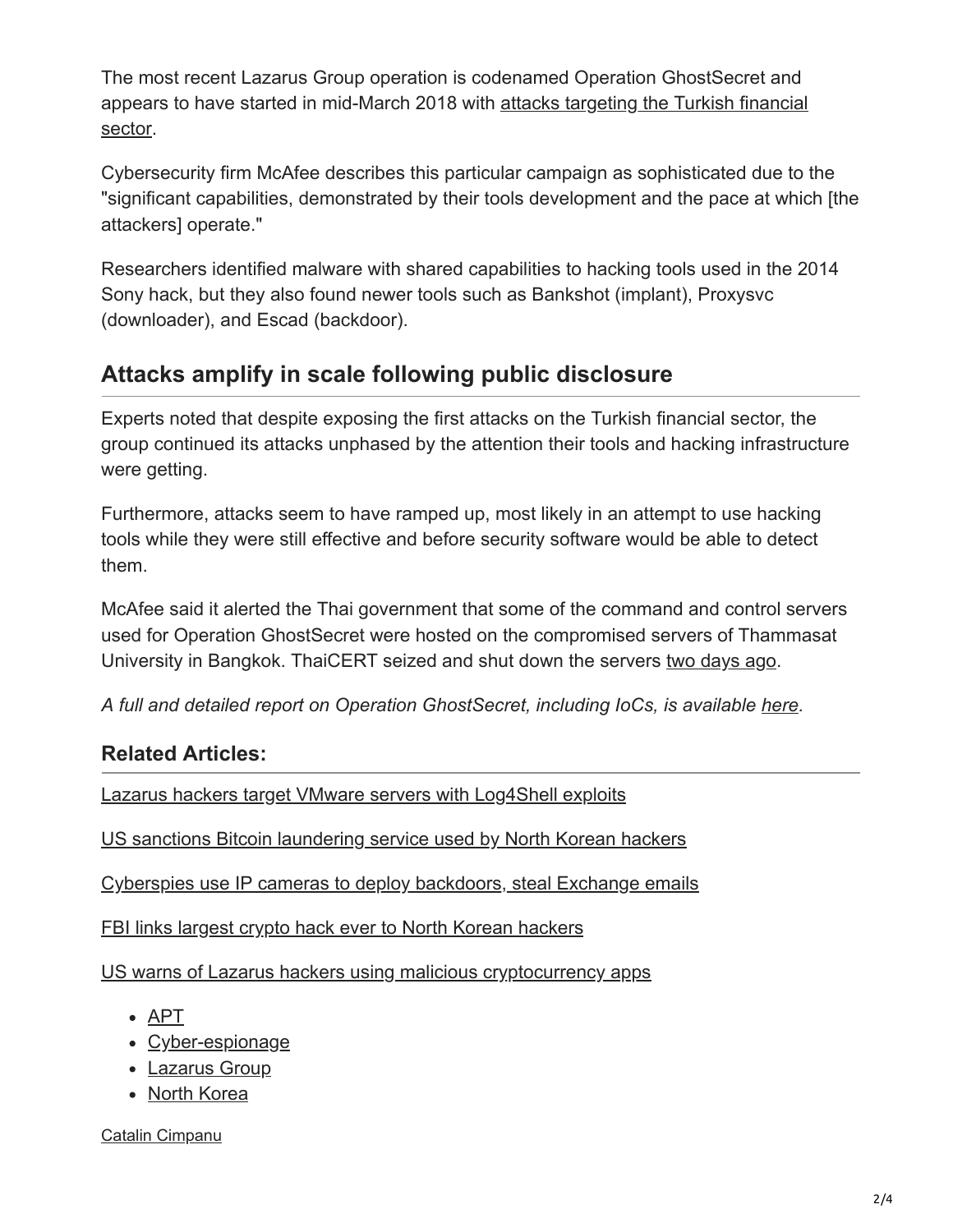Catalin Cimpanu is the Security News Editor for Bleeping Computer, where he covers topics such as malware, breaches, vulnerabilities, exploits, hacking news, the Dark Web, and a few more. Catalin previously covered Web & Security news for Softpedia between May 2015 and October 2016. The easiest way to reach Catalin is via his XMPP/Jabber address at campuscodi@xmpp.is. For other contact methods, please visit Catalin's author page.

- [Previous Article](https://www.bleepingcomputer.com/news/security/worlds-largest-spam-botnet-finds-a-new-way-to-avoid-detection-for-now/)
- [Next Article](https://www.bleepingcomputer.com/offer/deals/get-96-percent-off-the-itil-certification-training-bundle-deal/)

#### **Comments**



War by other means? Perhaps, NK figures it can accomplish its goals more effectively via cyber. If they have effective assets in place now (with the constraints and sanctions), how much more effective would they be with more money and access? Maybe Kim thinks the Democrats are right about the Russians using cyber to sway the U.S. 2016 elections; and he can do even better with next elections in SK, Japan.... Don't think he has to worry about the next election in NK.

With their nuclear program, it will take time even to establish the framework of an agreement; then more time to implement - and if they eventually close all their facilities; will all their nukes go to China and Russia, as Syria's chemical weapons did to Russia?

Suppose they do shed their nukes; they still have enough conventional artillery to flatten the SK capital; it would just take minutes, rather than seconds. A treaty, would void the UN use-of-force resolution from 1950 - and good luck getting another one past Russia and China.

Still, today's breakthrough is a reason for optimism; just as long as it's tempered with skepticism - and for heaven's sake: don't send John (let's make a deal), Kerry to negotiate!